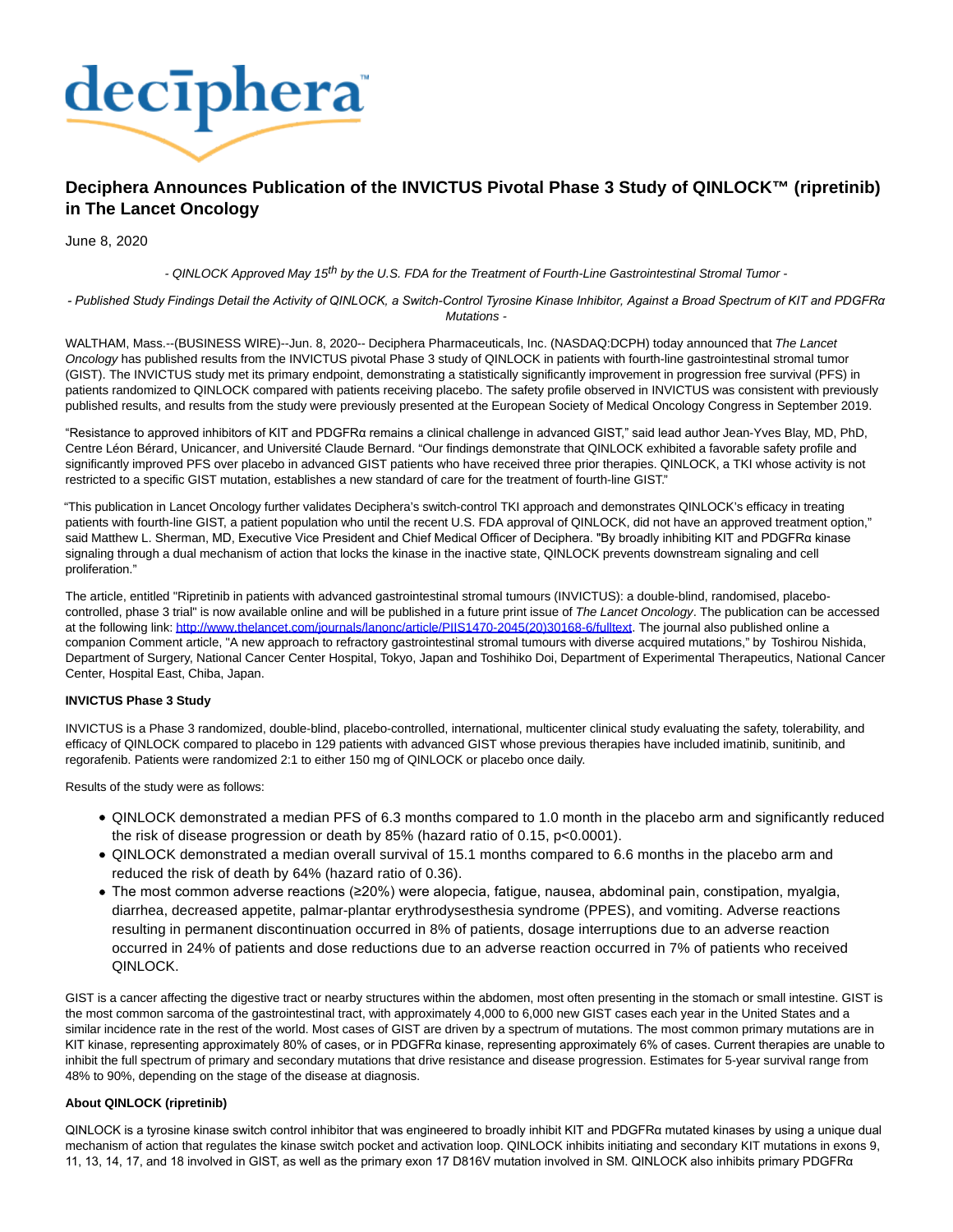mutations in exons 12, 14, and 18, including the exon 18 D842V mutation, involved in a subset of GIST.

QINLOCK is approved by the U.S. FDA for the treatment of adult patients with advanced GIST who have received prior treatment with 3 or more kinase inhibitors, including imatinib.

Deciphera Pharmaceuticals is developing QINLOCK for the treatment of KIT and/or PDGFRα-driven cancers, including gastrointestinal stromal tumor, or GIST, systemic mastocytosis, or SM, and other cancers. Deciphera Pharmaceuticals has an exclusive license agreement with Zai Lab (Shanghai) Co., Ltd. for the development and commercialization of QINLOCK in Greater China (Mainland China, Hong Kong, Macau, and Taiwan). Deciphera Pharmaceuticals retains development and commercial rights for QINLOCK in the rest of the world.

### **Indications and Usage**

QINLOCK (ripretinib) is a kinase inhibitor indicated for the treatment of adult patients with advanced gastrointestinal stromal tumor (GIST) who have received prior treatment with 3 or more kinase inhibitors, including imatinib. For more information visi[t QINLOCK.com.](http://qinlock.com/)

#### **Important Safety Information**

There are no contraindications for QINLOCK.

**Palmar-plantar erythrodysesthesia syndrome (PPES):** In INVICTUS, Grade 1-2 PPES occurred in 21% of the 85 patients who received QINLOCK. PPES led to dose discontinuation in 1.2% of patients, dose interruption in 2.4% of patients, and dose reduction in 1.2% of patients. Based on severity, withhold QINLOCK and then resume at same or reduced dose.

**New Primary Cutaneous Malignancies:** In INVICTUS, cutaneous squamous cell carcinoma (cuSCC) occurred in 4.7% of the 85 patients who received QINLOCK with a median time to event of 4.6 months (range 3.8 to 6 months). In the pooled safety population, cuSCC and keratoacanthoma occurred in 7% and 1.9% of 351 patients, respectively. In INVICTUS, melanoma occurred in 2.4% of the 85 patients who received QINLOCK. In the pooled safety population, melanoma occurred in 0.9% of 351 patients. Perform dermatologic evaluations when initiating QINLOCK and routinely during treatment. Manage suspicious skin lesions with excision and dermatopathologic evaluation. Continue QINLOCK at the same dose.

**Hypertension:** In INVICTUS, Grade 1-3 hypertension occurred in 14% of the 85 patients who received QINLOCK, including Grade 3 hypertension in 7% of patients. Do not initiate QINLOCK in patients with uncontrolled hypertension. Monitor blood pressure as clinically indicated. Based on severity, withhold QINLOCK and then resume at same or reduced dose or permanently discontinue.

**Cardiac Dysfunction:** In INVICTUS, cardiac failure occurred in 1.2% of the 85 patients who received QINLOCK. In the pooled safety population, cardiac dysfunction (including cardiac failure, acute left ventricular failure, diastolic dysfunction, and ventricular hypertrophy) occurred in 1.7% of 351 patients, including Grade 3 adverse reactions in 1.1% of patients.

In INVICTUS, Grade 3 decreased ejection fraction occurred in 2.6% of the 77 patients who received QINLOCK and who had a baseline and at least one post-baseline echocardiogram. Grade 3 decreased ejection fraction occurred in 3.4% of the 263 patients in the pooled safety population who received QINLOCK and who had a baseline and at least one post-baseline echocardiogram.

In INVICTUS, cardiac dysfunction led to dose discontinuation in 1.2% of the 85 patients who received QINLOCK. The safety of QINLOCK has not been assessed in patients with a baseline ejection fraction below 50%. Assess ejection fraction by echocardiogram or MUGA scan prior to initiating QINLOCK and during treatment, as clinically indicated. Permanently discontinue QINLOCK for Grade 3 or 4 left ventricular systolic dysfunction.

**Risk of Impaired Wound Healing:** QINLOCK has the potential to adversely affect wound healing. Withhold QINLOCK for at least 1 week prior to elective surgery. Do not administer for at least 2 weeks following major surgery and until adequate wound healing. The safety of resumption of QINLOCK after resolution of wound healing complications has not been established.

**Embryo-Fetal Toxicity:** QINLOCK can cause fetal harm when administered to a pregnant woman. Advise pregnant women of the potential risk to a fetus. Advise females of reproductive potential and males with female partners of reproductive potential to use effective contraception during treatment and for at least 1 week after the final dose. Because of the potential for serious adverse reactions in the breastfed child, advise women not to breastfeed during treatment and for at least 1 week after the final dose. QINLOCK may impair fertility in males of reproductive potential.

**Adverse Reactions:** The most common adverse reactions (≥20%) were alopecia, fatigue, nausea, abdominal pain, constipation, myalgia, diarrhea, decreased appetite, PPES, and vomiting. The most common Grade 3 or 4 laboratory abnormalities (≥4%) were increased lipase and decreased phosphate.

The safety and effectiveness of QINLOCK in pediatric patients have not been established.

Administer strong CYP3A inhibitors with caution. Monitor patients who are administered strong CYP3A inhibitors more frequently for adverse reactions. Avoid concomitant use with strong CYP3A inducers.

Please clic[k here t](https://cts.businesswire.com/ct/CT?id=smartlink&url=https%3A%2F%2Fwww.qinlockhcp.com%2Fcontent%2Ffiles%2Fprescribing-information.pdf&esheet=52231415&newsitemid=20200608005116&lan=en-US&anchor=here&index=2&md5=894555dcbf86811c9a39530bde41807e)o see the full Prescribing Information for QINLOCK.

### **About Deciphera Pharmaceuticals**

Deciphera is a biopharmaceutical company focused on discovering, developing and commercializing important new medicines to improve the lives of people with cancer. We are leveraging our proprietary switch-control kinase inhibitor platform and deep expertise in kinase biology to develop a broad portfolio of innovative medicines. In addition to advancing multiple product candidates from our platform in clinical studies, QINLOCK<sup>TM</sup> is Deciphera's FDA-approved switch-control kinase inhibitor for the treatment of fourth-line gastrointestinal stromal tumor. For more information, please visit the Company's website at [www.deciphera.com.](https://cts.businesswire.com/ct/CT?id=smartlink&url=http%3A%2F%2Fwww.deciphera.com&esheet=52231415&newsitemid=20200608005116&lan=en-US&anchor=www.deciphera.com&index=3&md5=13cd6cb5ba81b1530760dd2719e3a1ad)

### **Cautionary Note Regarding Forward-Looking Statements**

This press release contains forward-looking statements within the meaning of the Private Securities Litigation Reform Act of 1995, as amended, including, without limitation, our expectations regarding QINLOCK as a new standard of care, our conclusions from our INVICTUS study, and the